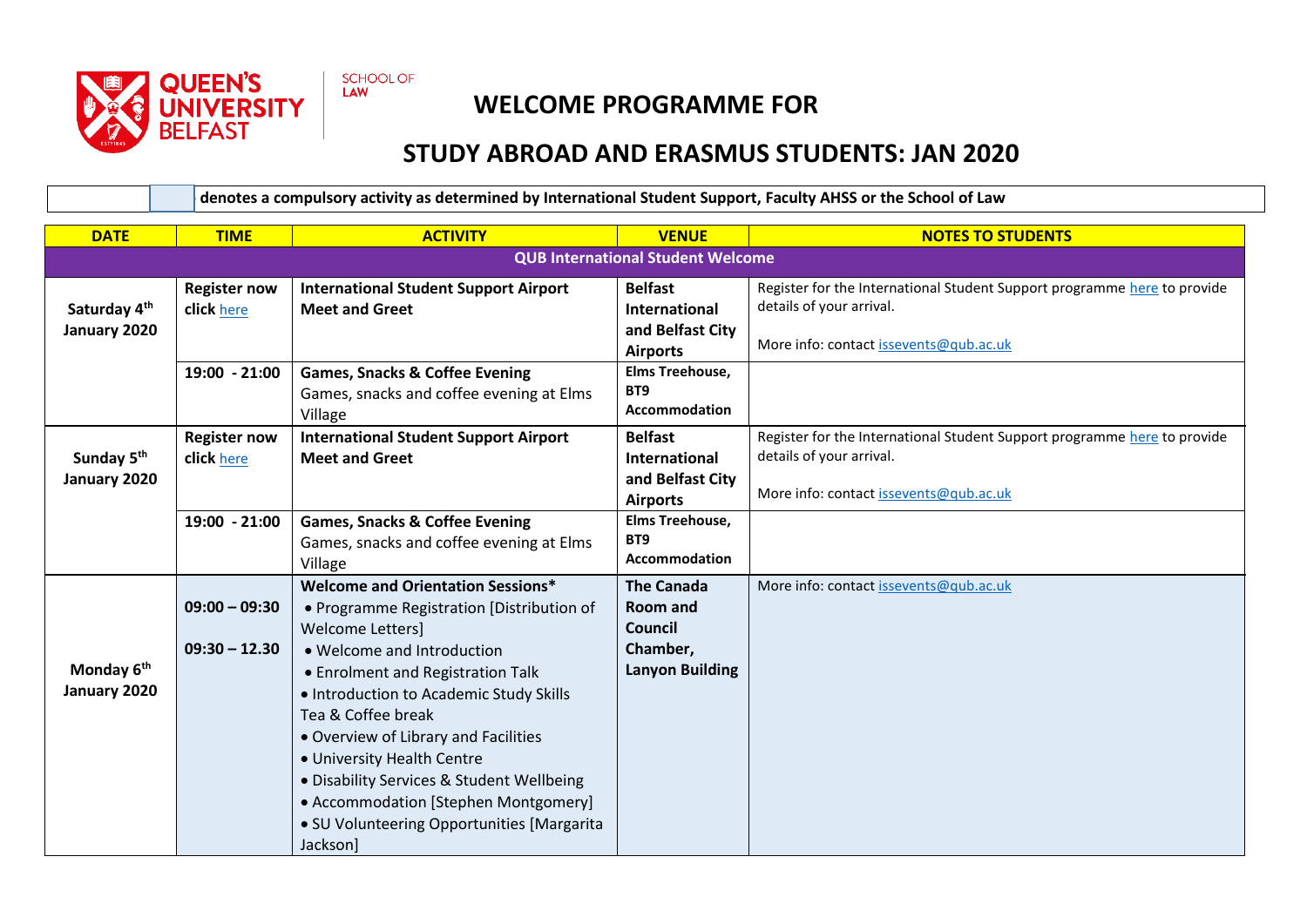| <b>DATE</b>                             | <b>TIME</b>                                       | <b>ACTIVITY</b>                                                                                                                                                                                                                                                                                                                                                                                                                                                                                                                                                       | <b>VENUE</b>                                                                         | <b>NOTES TO STUDENTS</b>                                                                                                                                                                                                                                                                                                                    |
|-----------------------------------------|---------------------------------------------------|-----------------------------------------------------------------------------------------------------------------------------------------------------------------------------------------------------------------------------------------------------------------------------------------------------------------------------------------------------------------------------------------------------------------------------------------------------------------------------------------------------------------------------------------------------------------------|--------------------------------------------------------------------------------------|---------------------------------------------------------------------------------------------------------------------------------------------------------------------------------------------------------------------------------------------------------------------------------------------------------------------------------------------|
| Monday 6 <sup>th</sup><br>January 2020  | $13:00 - 14:00$                                   | <b>Buffet Lunch &amp; Meet the Services Event</b><br>Take some time to get to know your new<br>peers, meet some of the QUB Services and<br>enjoy a delicious buffet lunch.                                                                                                                                                                                                                                                                                                                                                                                            | <b>The Great Hall</b>                                                                | More info: contact issevents@qub.ac.uk                                                                                                                                                                                                                                                                                                      |
|                                         | 14.30 & 15.30                                     | 14.30 & 15.30 Campus Tours [Erasmus<br>Students]<br>Queen's International Ambassadors will<br>guide you around the campus and show you<br>the main locations.                                                                                                                                                                                                                                                                                                                                                                                                         | <b>Whitla Hall</b>                                                                   | Departing from outside the Whitla Hall at 14.30 & 15.30<br>More info: contact issevents@qub.ac.uk                                                                                                                                                                                                                                           |
|                                         | From 18:30                                        | Free Student Bus to Lidl supermarket<br>You can avail of the free student bus to Lidl<br>Andersonstown Road, every Monday to<br>purchase your groceries.                                                                                                                                                                                                                                                                                                                                                                                                              | Pick up at various<br><b>locations</b>                                               | You can use the free bus service every Monday, please see timetable<br>outlined below.<br>Timetable:<br>John Bell House (also pick up at Elms BT1): 18.30 or 19.10<br>Botanic (also pick up at Elms BT2): 18.35 or 19.15<br>Queens' SU: 18.40 or 19.20<br>QUB Elms, BT9: 18.45 or 19.25<br>Lidl Andersonstown Road: arrival at 19.00, 19.40 |
|                                         | 10:00                                             | <b>Enrolment Appointment*</b><br>Law students will meet with Alistair Charles,                                                                                                                                                                                                                                                                                                                                                                                                                                                                                        | School of Law<br>Reception, Main                                                     | Alistair Charles from the School of Law will meet students in the<br>Reception at 10.00am.                                                                                                                                                                                                                                                  |
| Tuesday 7 <sup>th</sup><br>January 2020 | <b>Between</b><br>10:00 -17:00<br>$13:00 - 14:00$ | School of Law, to finalise module selection.<br><b>Enrolment and Registration: Online</b><br><b>Registration, Document Checks and</b><br><b>Student Cards*</b><br>Support will be available to help you<br>complete enrolment and registration.<br>Please bring the required identification and<br>documents (detailed in your enrolment<br>letter). All non-EU/EEA nationals will need<br>to complete an Immigration Document<br>Check during the Enrolment and<br>Registration process.<br>Pizza Lunch<br>Join us for a delicious pizza lunch in The<br>Great Hall. | Site Tower<br>Student<br>Guidance<br>Centre, First<br>Floor<br><b>The Great Hall</b> | Please see your enrolment letter for your timeslot.                                                                                                                                                                                                                                                                                         |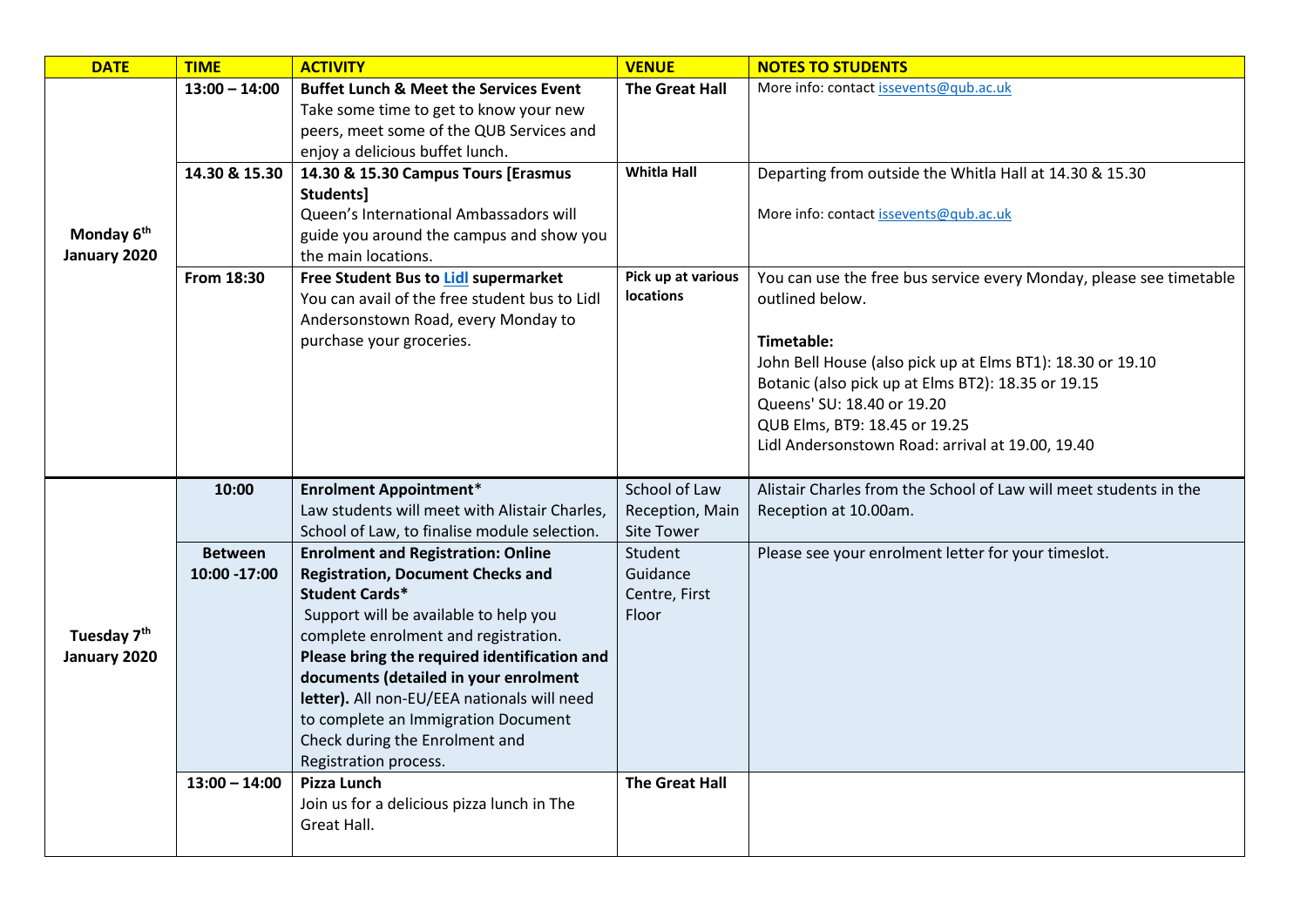| <b>DATE</b>                               | <b>TIME</b>     | <b>ACTIVITY</b>                                                                                                                                                                                                                  | <b>VENUE</b>                                                                             | <b>NOTES TO STUDENTS</b>                                                                                                                                                                                                                                                            |
|-------------------------------------------|-----------------|----------------------------------------------------------------------------------------------------------------------------------------------------------------------------------------------------------------------------------|------------------------------------------------------------------------------------------|-------------------------------------------------------------------------------------------------------------------------------------------------------------------------------------------------------------------------------------------------------------------------------------|
| Tuesday 7 <sup>th</sup><br>January 2020   | 14:30 & 15:30   | <b>Campus Tours [Study Abroad Students]</b><br>Queen's International Ambassadors will<br>guide you around the campus and show you<br>the main locations.                                                                         | <b>Whitla Hall</b>                                                                       | Departing from outside the Whitla Hall at 14.30 & 15.30<br>More info: contact issevents@qub.ac.uk                                                                                                                                                                                   |
|                                           | $19:30 - 21:30$ | <b>FREE Welcome Meal organised by Friends</b><br>International student group<br>You are cordially invited to a free Welcome<br>Meal organised by Friends International.                                                          | <b>Fisherwick</b><br>Presbyterian<br>Church, 2<br><b>Chlorine</b><br>Gardens, BT9<br>5DJ | Registration essential- register here                                                                                                                                                                                                                                               |
|                                           |                 |                                                                                                                                                                                                                                  | <b>Faculty International Student Induction</b>                                           |                                                                                                                                                                                                                                                                                     |
|                                           | $09:30 - 11:00$ | Welcome and Introduction to the Faculty<br>of Arts, Humanities and Social Sciences*<br>• Overview of AHSS and support available<br>• Bite size Canvas<br>• Bite size Learning Development Service<br>workshop<br>• Student Voice | <b>The Canada</b><br><b>Room and</b><br>Council<br>Chamber,<br><b>Lanyon Building</b>    | For more information contact: ahssabroad@qub.ac.uk                                                                                                                                                                                                                                  |
| Wednesday 8 <sup>th</sup><br>January 2020 | $11:00 - 12:00$ | 'Meet Your School': Introducing the School<br>of Law*<br>Students will meet Gerard Kelly, academic Study<br>Abroad and Erasmus Coordinator in the School<br>of Law for an overview of the School.                                | <b>Stephen</b><br>Livingstone<br>Room, Main<br><b>Site Tower</b><br><b>Room 2003</b>     | The room is situated on the floor above the School of Law Reception.<br>Follow signs for the Moot Court as the room is opposite the Moot Court.                                                                                                                                     |
|                                           | $12:15 - 14:00$ | The Big AHSS Quiz!*<br>Join us over a hot and cold buffet lunch for<br>the AHSS Quiz hosted by AHSS Dean of<br><b>Education Professor David Phinnemore</b><br><b>Registration essential</b>                                      | <b>The Great Hall</b>                                                                    | Register as soon as possible to give your dietary requirements*: click here<br>Registration from 12.15pm. Event starts 12:30pm.<br>*Registration after Friday 20 December may not enable your dietary requirements to be met.<br>For more information contact: ahssabroad@qub.ac.uk |
|                                           | 15:00           | <b>Ikea FREE Trip</b><br>Ikea designs and sells ready to assemble<br>furniture, kitchen appliances and home<br>accessories, among other useful goods.                                                                            | <b>Elms</b><br><b>Accommodation</b><br>BT <sub>9</sub>                                   | Leaving From Elms Village, BT9<br>Book a place now by emailing: accommodationevents@qub.ac.uk                                                                                                                                                                                       |